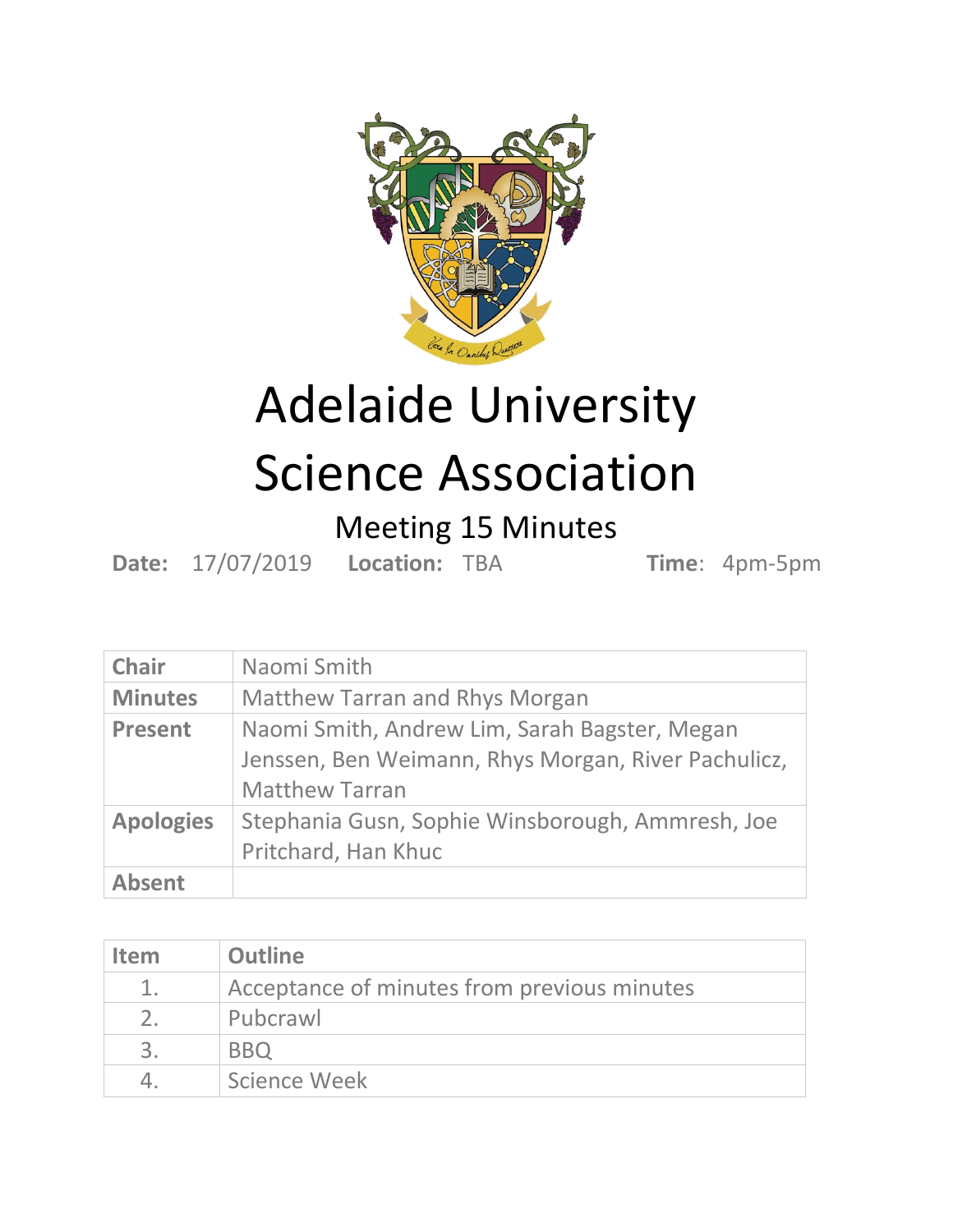| 5. | Clubsland                       |
|----|---------------------------------|
| b. | <b>Movie Night</b>              |
|    | <b>Quiz Night</b>               |
|    | <b>AGM</b>                      |
|    | <b>Questions without notice</b> |

| Item 1            | <b>Acceptance of minutes from previous minutes</b>                                                                                         |
|-------------------|--------------------------------------------------------------------------------------------------------------------------------------------|
|                   | Motion to accept the minutes from the previous meeting?<br>Motioned by Naomi Smith, Seconded by Matt Tarran, Opposed<br>$\circ$<br>by none |
| Item <sub>2</sub> | <b>PubCrawl - 6th of September?</b>                                                                                                        |
|                   | Is the 6th of September (Fri, wk 6) a suitable day for the pubcrawl to be<br>on?                                                           |
|                   | Motioned by Naomi, Seconded by Rhys, Opposed by none                                                                                       |
|                   | Do a conjoined pubcrawl with RACI?                                                                                                         |
|                   | The Pros and Cons                                                                                                                          |
|                   | Slightly more people (~30)                                                                                                                 |
|                   | More of a range of age of people<br>$\blacksquare$                                                                                         |
|                   | Same shirt design?<br>$\sim$                                                                                                               |
|                   | Split costs (50/50) or percentile split?<br>$\blacksquare$<br>Number of votes for 7<br>Number of votes against 1                           |
|                   | $\qquad \qquad \blacksquare$<br>It has been decided that the pubcrawl will be held in<br>$\blacksquare$                                    |
|                   | collaboration with RACI                                                                                                                    |
|                   | Motioned by Naomi Smith, Seconded by Rhys Morgan, Opposed                                                                                  |
|                   | by Matt Tarran                                                                                                                             |
|                   | Shirt design entries - vote to decide on choices:                                                                                          |
|                   | Current choices are:                                                                                                                       |
|                   | Cations - stay positive!!!<br>$\qquad \qquad \blacksquare$                                                                                 |
|                   | The Experimenters<br>$\blacksquare$                                                                                                        |
|                   | Drop the base (bass)<br>$\blacksquare$                                                                                                     |
|                   | David AttenBeerough (David Attenborough drawing on<br>$\overline{\phantom{0}}$                                                             |
|                   | front with animals around/on the back of shirt)                                                                                            |
|                   | The Higgs Booze-On<br>$\blacksquare$                                                                                                       |
|                   | The Avengers: Infinity Bohr<br>$\overline{\phantom{a}}$                                                                                    |
|                   | The Corona Effect<br>$\overline{\phantom{a}}$                                                                                              |
|                   | Fibonacci Sequence<br>$\blacksquare$                                                                                                       |
|                   | Does anyone present have any other suggestions?<br>$\blacksquare$                                                                          |
|                   | RACI Suggested ideas too<br>$\qquad \qquad -$                                                                                              |
|                   | *Will vote in the next meeting**<br>$\overline{\phantom{a}}$                                                                               |
|                   | Create online design of this by the end of week 3 - designer to present                                                                    |
|                   | 2 or 3 designs to committee in online chat, then all members to vote                                                                       |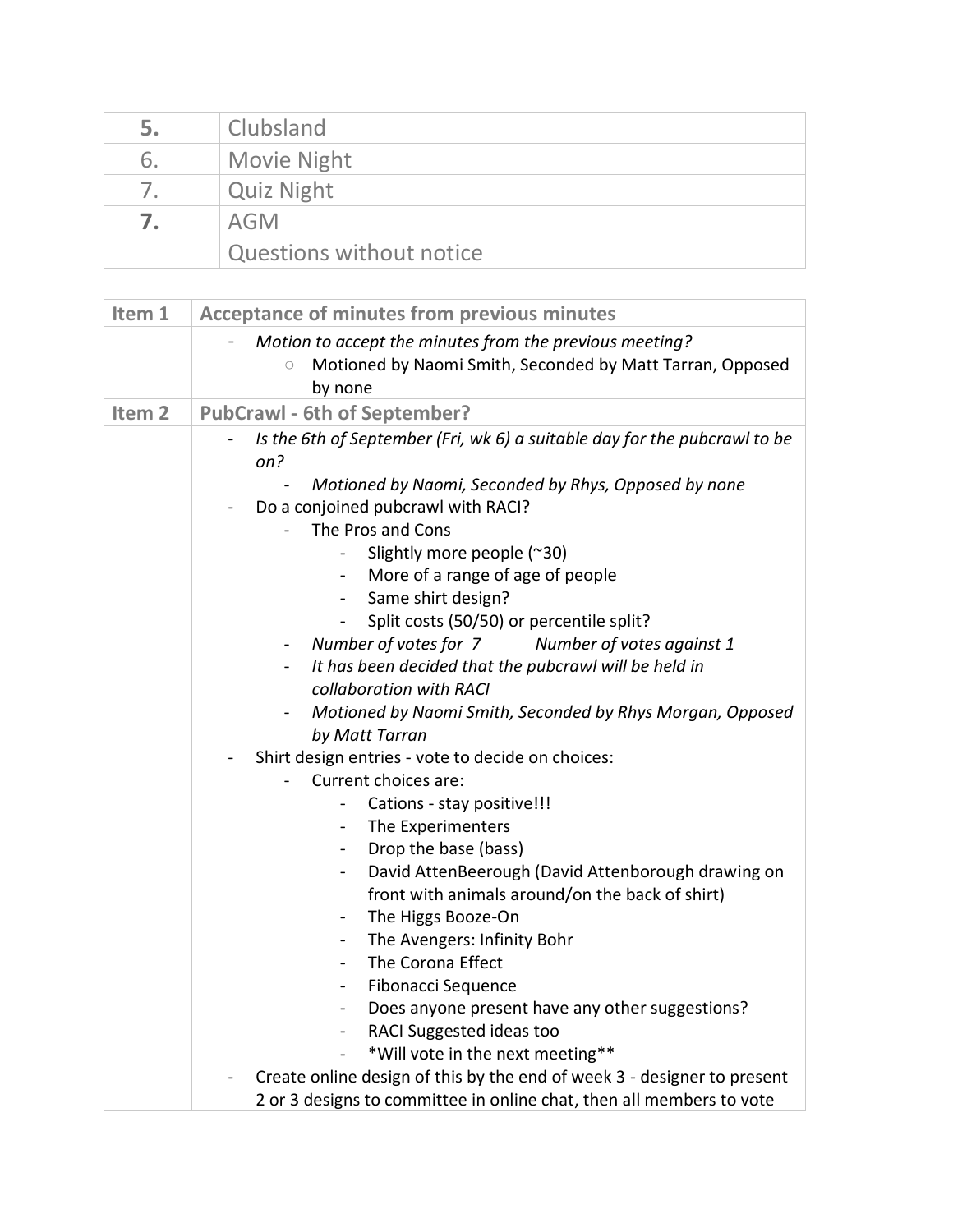| on their favourite design - Sarah and Megan to design the shirt<br>Vote on and submit a shirt design to the same group by beginning of<br>week 3, receive them by monday of week 4, then can start selling<br>shirts for weeks 4,5,6<br>Which pubs to contact? (other members who are able to get onto this<br>asap) |
|----------------------------------------------------------------------------------------------------------------------------------------------------------------------------------------------------------------------------------------------------------------------------------------------------------------------|
| <b>Royal oak</b>                                                                                                                                                                                                                                                                                                     |
| Dog n Duck - email                                                                                                                                                                                                                                                                                                   |
| <b>Fat Controller - email</b>                                                                                                                                                                                                                                                                                        |
| The Little Pub                                                                                                                                                                                                                                                                                                       |
| <b>West End Tavern</b><br>۰                                                                                                                                                                                                                                                                                          |
| Woolshed - http://woolshedonhindley.com.au/contact/                                                                                                                                                                                                                                                                  |
| <b>West Oak</b>                                                                                                                                                                                                                                                                                                      |
| <b>Reds</b>                                                                                                                                                                                                                                                                                                          |
| HQ                                                                                                                                                                                                                                                                                                                   |
| <b>Super California</b><br>۰                                                                                                                                                                                                                                                                                         |
| London                                                                                                                                                                                                                                                                                                               |
| Black Bull - http://blackbullhotel.com.au/book-a-function/<br>٠                                                                                                                                                                                                                                                      |
| <b>Rocket</b><br>÷                                                                                                                                                                                                                                                                                                   |
| Any others?<br>٠                                                                                                                                                                                                                                                                                                     |
| Food - zambreros, nandos, guzman y gomez, pancake kitchen                                                                                                                                                                                                                                                            |
| Subcommittee for contacting pubs then choosing a pub<br>crawl time-line, then to present this to the committee                                                                                                                                                                                                       |
| to finally vote on - made of Matt, Sophie, Rhys, Megan,                                                                                                                                                                                                                                                              |
| Sarah                                                                                                                                                                                                                                                                                                                |
| Sub-committee try to contact (eg. email) the pubs by                                                                                                                                                                                                                                                                 |
| end of week 1                                                                                                                                                                                                                                                                                                        |
| Decide on a list of pubs/scedule by end of week 2                                                                                                                                                                                                                                                                    |
| Vote on this in meeting in week 3<br>$\overline{\phantom{a}}$                                                                                                                                                                                                                                                        |
| Use the previous email template from Semester 1                                                                                                                                                                                                                                                                      |
| Megan to send through details of volleyball shirt                                                                                                                                                                                                                                                                    |
| company (1 wk turnaround) to compare costs                                                                                                                                                                                                                                                                           |
| Pub Crawl in week 6<br>$\blacksquare$                                                                                                                                                                                                                                                                                |
| Notes from last pub crawl:<br>-                                                                                                                                                                                                                                                                                      |
| Too many shirts, order less next time (also more XL and Medium next                                                                                                                                                                                                                                                  |
| time, reduce S)                                                                                                                                                                                                                                                                                                      |
| We sold ~170 units in Sem 1 Pubcrawl                                                                                                                                                                                                                                                                                 |
| Get a new photographer this time - Science ball one?<br>$\blacksquare$                                                                                                                                                                                                                                               |
| Next meeting: decide on theme with RACI committee (Meeting next                                                                                                                                                                                                                                                      |
| thurs 6pm @elephant?)                                                                                                                                                                                                                                                                                                |
| Pub group to start contacting pubs (by end of wk 1)<br>۰                                                                                                                                                                                                                                                             |
|                                                                                                                                                                                                                                                                                                                      |
| Contact east-end pubs as well (as RACI normally does east end)<br>$\blacksquare$                                                                                                                                                                                                                                     |
| Joint meeting in our next meeting (Thursday 6pm at the elephant)                                                                                                                                                                                                                                                     |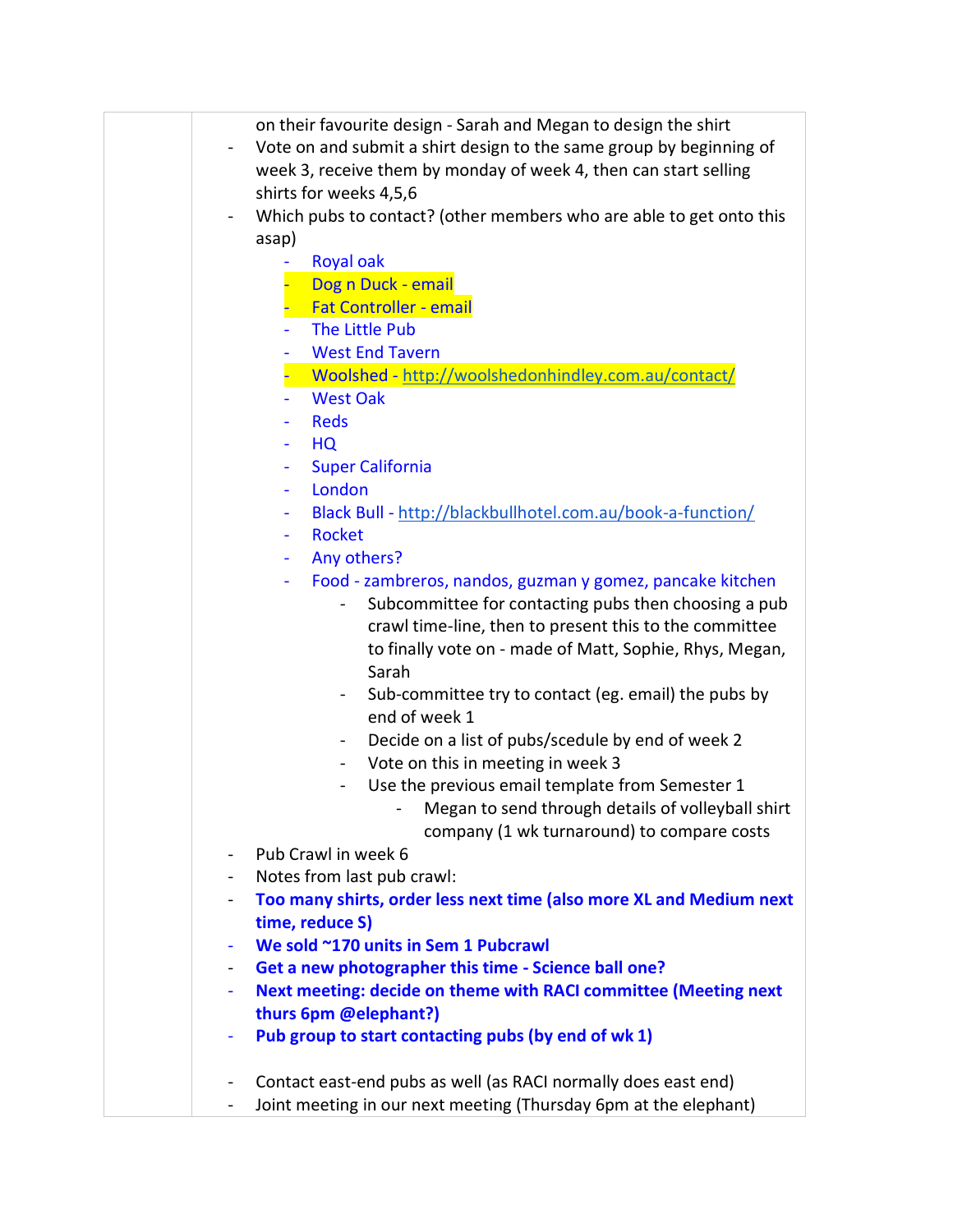| Item <sub>3</sub> | BBQ - week 5, wednesday (27,28,29th of August)                                                                                                                                                                                                                                                                                                                                                                                                                                                                                                                                                                                                                                                                                                                                                                   |
|-------------------|------------------------------------------------------------------------------------------------------------------------------------------------------------------------------------------------------------------------------------------------------------------------------------------------------------------------------------------------------------------------------------------------------------------------------------------------------------------------------------------------------------------------------------------------------------------------------------------------------------------------------------------------------------------------------------------------------------------------------------------------------------------------------------------------------------------|
|                   | The 28th of August (week 5, tuesday/wednesday/thursday depending<br>$\qquad \qquad \blacksquare$<br>on weather) a suitable time for this event<br>Motioned by Naomi Smith, Seconded by Matt Tarran, Opposed<br>by none<br>Collab with faculty?<br>Can be used to promote upcoming pub crawl by selling shirts at the<br>event<br>Saucage BBQ or Pancake BBQ? - decided to do a Sausage BBQ<br>Number of votes for 8<br>Number of votes against 0<br>Motioned by Naomi Smith, Seconded by Matt Tarran, Opposed<br>$\sim$<br>by none<br>Location: same as last time, or options to use Walter, Maths or Barr<br>$\overline{\phantom{a}}$<br><b>Smith Lawns</b><br>Notes from last BBQ:<br>How to make the event better at connecting members? Eg. Bean<br>bags, ect.<br>We need more onion (more than 4 bags)<br>۰ |
|                   | Restrain from buying too many vegan or veg sausages<br><b>Less bread</b>                                                                                                                                                                                                                                                                                                                                                                                                                                                                                                                                                                                                                                                                                                                                         |
| Item 4            | <b>Science Week - week 3</b>                                                                                                                                                                                                                                                                                                                                                                                                                                                                                                                                                                                                                                                                                                                                                                                     |
|                   | Do we still want to hold science week (week 3) - science fun, possibly<br>ask lecturers to do demonstrations for us (chemistry lecturers, physics<br>lecturers, explosions, ect)<br>Number of votes for doing a science fun event 6 for<br>Number of votes against doing this event 2 against<br>Motioned by Naomi Smith, Seconded by Matt Tarran, Opposed<br>by Rhys and Ben                                                                                                                                                                                                                                                                                                                                                                                                                                    |
| Item 5            | <b>ClubsLand</b>                                                                                                                                                                                                                                                                                                                                                                                                                                                                                                                                                                                                                                                                                                                                                                                                 |
|                   | Similar to semester 1 clubsland<br>Zhale to create a poll to find if/when everyone is available to help<br>Will be indoors in Hub Central Lv 4<br>Just keep it simple - use equipment/decour only from the cupboard                                                                                                                                                                                                                                                                                                                                                                                                                                                                                                                                                                                              |
| Item <sub>6</sub> | Possiblity of an end of term event - week 8                                                                                                                                                                                                                                                                                                                                                                                                                                                                                                                                                                                                                                                                                                                                                                      |
|                   | Movie Night<br>Would we like to have a movie night in week 8 in collaboration with<br>film club<br>If yes, we can split payment for licensing movie (\$80 set cost) = $>$ do<br>free entry for members<br>We can sell popcorn and drinks separately to gain more cash<br>Planetarium                                                                                                                                                                                                                                                                                                                                                                                                                                                                                                                             |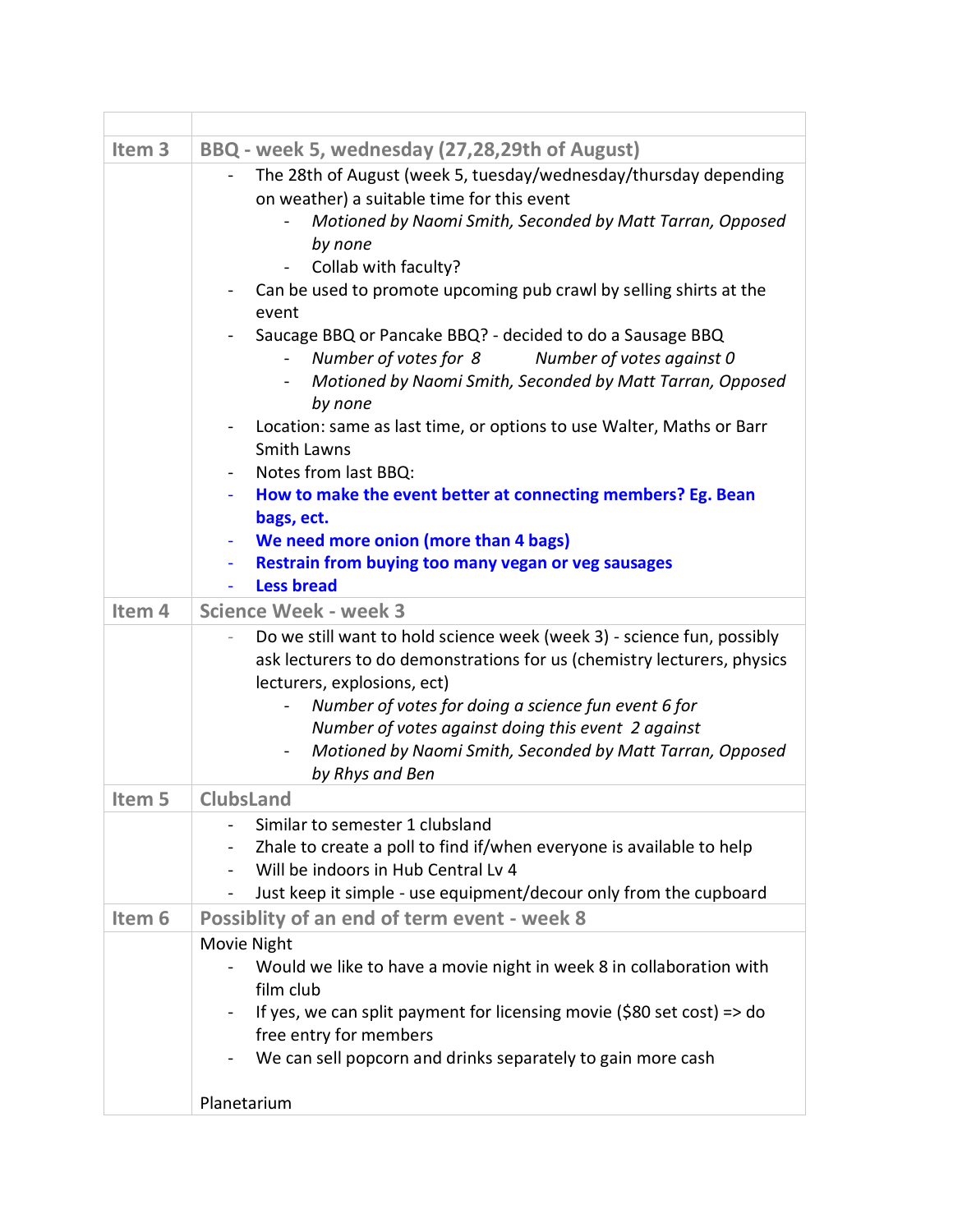|                   | Easy and not hard to organise<br>$\overline{\phantom{a}}$                        |
|-------------------|----------------------------------------------------------------------------------|
|                   | We can charge up to \$15 pp for the trip including transport fees                |
|                   | Can be used as an advertisement for our quiz night                               |
|                   |                                                                                  |
|                   | Networking event                                                                 |
|                   | Can combine with other science clubs/faculty to increase size                    |
|                   | Networking event for members                                                     |
|                   | See if the science faculty is already doing a networking event<br>$\blacksquare$ |
|                   |                                                                                  |
| Item <sub>7</sub> | Quiz Night - Friday night (18th of october)                                      |
|                   | To be held during the second week back?                                          |
|                   | Motioned by Naomi Smith, Seconded by Matt Tarran, Opposed                        |
|                   | by none                                                                          |
|                   | Location                                                                         |
|                   | <b>Rumors Cafe</b>                                                               |
|                   | Mezzanine<br>$\sim$                                                              |
|                   | Sprigg Room<br>$\sim$                                                            |
|                   | IW rooms<br>$\sim$ 10 $\pm$                                                      |
|                   | At an external location (bar, ect. But we won't receive any uni                  |
|                   | funding)                                                                         |
|                   | Any more suggestions?                                                            |
|                   | Fundraising event - suggestions for charity?                                     |
|                   | Science-related charity: science education for students needs,                   |
|                   | ect                                                                              |
|                   | Other charity: cancer council, amnesty international, ect<br>$\sim$ $-$          |
|                   | Can either donate a portion of the funds raised, or all                          |
|                   | profits/sum                                                                      |
|                   | Questions - subcommittee (~4-5 people to brainstorm a range of                   |
|                   | questions for the quiz night) 2 MCs - Rhys &                                     |
|                   | Prizes - subcommittee to visit stores and ask for gifts                          |
|                   | Drinks?                                                                          |
|                   | Suggestions for choices - cider, beer, wine, spirits?                            |
|                   | Do we want to keep it somewhat similar to last semesters Quiz Night?             |
|                   | Yes, in terms of structure (but don't reuse questions), but we                   |
|                   | can improve/re-develop marketing, style, ect                                     |
|                   | Typically:                                                                       |
|                   | 6-8 rounds, each with 10 questions                                               |
|                   | 2 Table rounds - eg. which is the scientist, which is the                        |
|                   | ikea equipment, lecturers as children                                            |
|                   | Throw coin at bottle round (coin that gets closest to                            |
|                   | bottle wins the bottle of wine/cider/beer etc) - did this                        |
|                   | last year and it raised a LOT of money and was very fun                          |
|                   | 2 GC rounds - heads and tails, Coin toss, paper-plane                            |